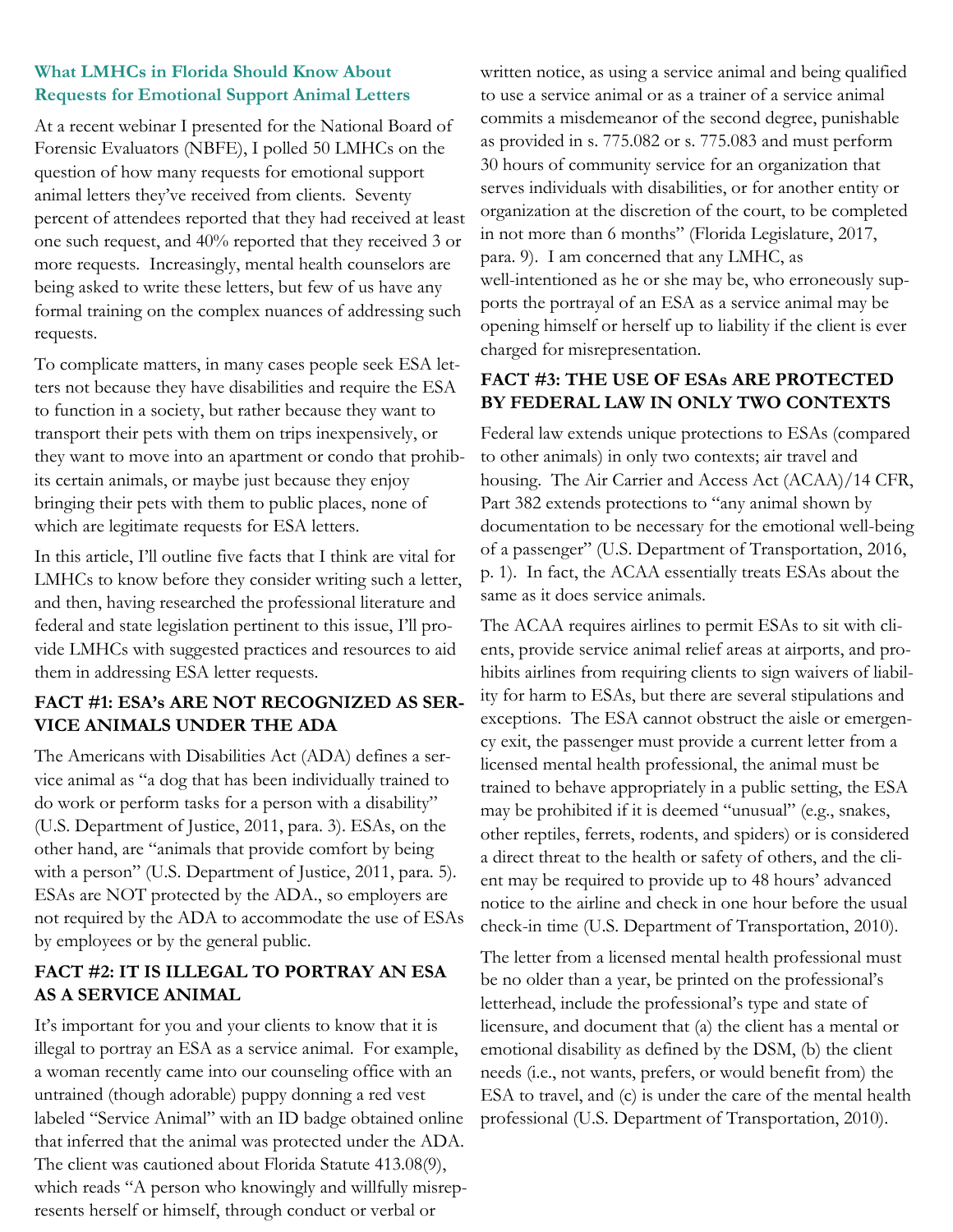The Fair Housing Act defines an ESA as an animal that "provides emotional support that alleviates one or more identified symptoms or effects of a person's disability" (U.S. Department of Housing and Urban Development, 2013, p. 2) and is not conceptualized as a pet. If the rationale for an ESA is well-documented and the accommodation request is reasonable, then landlords and property owners may be required to permit tenets to have an ESA in properties that otherwise prohibit animals. If there is not sufficient evidence to support the assertion that a client needs, versus wants or would benefit from, the ESA, the request may be denied.

# **FACT #4: TO WRITE AN ESA LETTER FOR A CLIENT, LMHCs MUST FIRST CONDUCT A DISABILITY EVALUATION/FUNCTIONAL LIMITATIONS ASSESSMENT**

Both the Air Carrier Access Act and Fair Housing Act require clients to not only have a mental disorder, but to have a disability, and it is the LMHC's responsibility to determine whether a client has a disability prior to writing an ESA letter (Bonness, Younggren, & Frumkin, 2017; Younggren, Boisvert, & Boness, 2016). There are many definitions of disability, some legal and some clinical. I favor a definition offered by Gladding (2018):

Disability: A physical, behavioral, or mental condition that limits a person's activities or functioning. A disability may be either temporary or permanent. It prevents a person from performing some or all of the tasks of daily life, such as taking care of bodily functions, walking, talking, or being independent of a caregiver (Kindle locations 2933-2935).

In the fifth edition of the Diagnostic and Statistical Manual of Mental Disorders (DSM-5), disability refers to the functional impairments in social, occupational, and other important life activities (American Psychiatric Association, 2013). Federal legislation typically refers to an individual with a disability as someone who "has a physical or mental impairment that substantially limits one or more major life activities" (U.S. Department of Labor, n.d., para. 3).

Prior to writing an ESA letter, the counselor should specifically determine how the client's symptoms interfere with his or her ability to perform important life activities, and specifically how the ESA enables the client to perform these activities. For example, suppose a client with Panic Disorder has a history of severe panic attacks and responds by avoiding public places, eventually developing Agoraphobia, but finds that when accompanied by her emotional support animal, she finds her panic attacks to be bearable enough to remain in public until the symptoms

have rescinded. If the counselor does not have a thorough and specific understanding of the client's disability and the role of the ESA in ameliorating that disability, then the counselor should not write a letter attesting to such needs.

What might happen if an LMHC doesn't assess disability thoroughly before writing an ESA letter? There are several court cases that shed some light on this issue. One such case here in Florida is Hawn v. Shoreline Towers Phase I Condominium Association, Inc., ND Fla. 2009. In this case, a psychologist wrote a letter opining that "the plaintiff suffered from severe panic attacks; was unable to properly cope with anxiety and stress; and was particularly vulnerable 'while residing at his home/condo due to past occurrences on that property.'" (Ensminger & Thomas, 2013, p. 107). The psychologist then prescribed an ESA to "provide support and help plaintiff cope with his 'emotionally crippling disability'" (Ensminger & Thomas, 2013, p. 107).

The psychologist wrote this letter based on a template his client gave him after just two one-hour counseling sessions and no in-depth or formal evaluation process. The court determined that this assessment process was insufficient to meet the legal standards outlined in the Fair Housing Act. This case is important to reflect on when a client who you've hardly worked with and have not formally evaluated for disability requests an ESA letter.

A tool recommended in the DSM-5 for assessing disability, the World Health Organization Disability Assessment Schedule, Version 2.0 (WHODAS 2.0), is free at [https://www.psychiatry.org/psychiatrists/practice/dsm/e](https://www.psychiatry.org/psychiatrists/practice/dsm/educational-resources/assessment-measures) [ducational-resources/assessment-measures](https://www.psychiatry.org/psychiatrists/practice/dsm/educational-resources/assessment-measures) and relatively easy to learn to administer and interpret. The WHODAS 2.0 enables LMHCs to identify functional impairments that may constitute disability.

However, the WOHDAS 2.0 is entirely dependent on accurate and insightful feedback from clients and/or their family members. Because some clients are prone to falsify or exaggerate information in order to obtain an ESA letter, I strongly recommend that LMHCs use tools and measures designed to detect signs of malingering, feigning, and exaggeration of symptoms. Examples of such tests and structured interviews include the Personality Assessment Inventory, Structured Interview of Reported Symptoms-2, and the Structured Interview of Malingered Symptomatology. Additionally, securing records from other treatment providers and corroborating information from family members may be appropriate measures.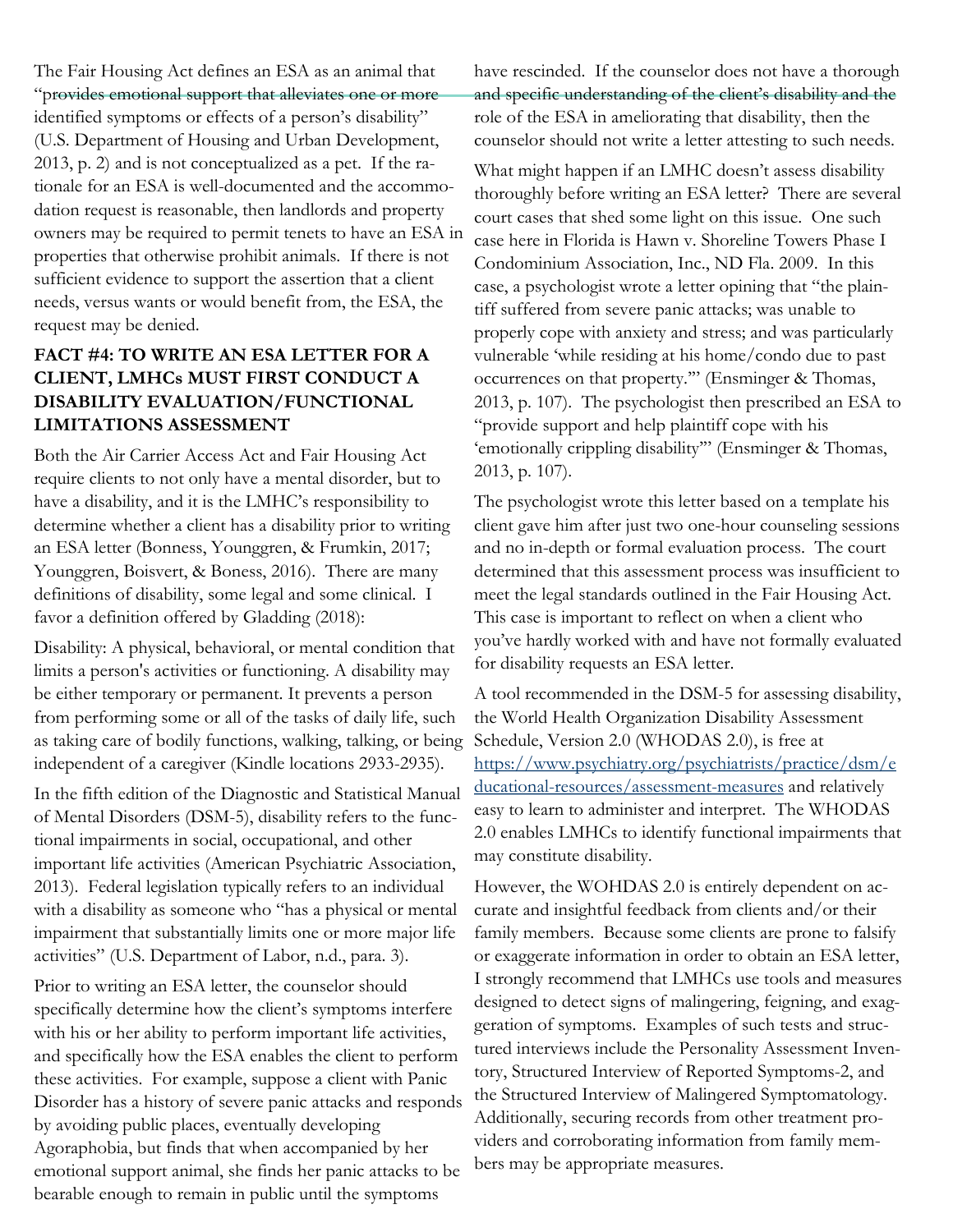# **FACT #5: ESA LETTERS ARE NOT ALWAYS CLINICALLY APPROPRIATE NOR ETHICAL, AND CAN SOMETIMES BE DETRIMENTAL TO A CLIENT'S RECOVERY**

I think it is best to offer a few real case scenarios to illustrate this point (some details have been revised to honor client confidentiality).

### Case #1

Ralph was recently "kicked out" of his home by his wife, who is now considering divorce because of his chronic alcoholism and lack of follow-through with recovery. Ralph took the family dog with him and moved into an apartment. He shows up for his next therapy session with his dog with him, who is not very well-behaved. Ralph discloses that he has continued drinking and has not attended AA meetings because he cannot leave his dog alone. He also requests an ESA letter so that he can bring the dog with him into public places that don't permit dogs.

### Case #2

Juanita shows for her initial appointment with a three-tiered baby stroller containing two Chihuahuas and a cat (one animal in each compartment). During the appointment, she appears anxious, disheveled, disorganized, stressed, and distracted, tending to the needs of her restless animals so intently that she often has to interrupt herself or the therapist. She reports that she is not certain she will have much time for therapy because she is very busy with her "fur babies." She wants an ESA letter, stating that she doesn't need therapy or medication, just her "kids" (referring to her animals).

### Case #3

Emmett contacts a therapist and asks if he can get an emotional support animal. He explains that he and his girlfriend are going to fly up north to visit family. His girlfriend has a Chihuahua that she does not want to leave behind, as it makes her anxious. "Plus," he explains, "dog kennels are expensive, and so are fees for bringing them on a plane."

The therapist explains that if Emmett's girlfriend would like treatment for her anxiety, she can come in and the therapist can conduct an assessment and treatment plan, which may or may not include an emotional support animal. Emmett responds, "Oh, she doesn't want treatment, she just wants to bring her dog on the plane."

In the first and second scenarios, my conclusion was that the clients' animals were actually interfering with not aiding—the client's progress and participation in therapy and/or recovery, and in the third scenario I questioned

how likely it would be that Emmett's girlfriend's possible disorder(s) could simultaneously be so severe and limiting that she needed an ESA to function in a society, yet she was not concerned enough about her mental health to need any form of treatment.

Generally speaking, I am concerned about treating mental disorders by fostering dependence on any single person or animal rather than working with clients to help them develop inner coping strategies sufficient to access and thrive in—the world around them. I am concerned that reinforcing a client's belief that she can only cope with life if she has an animal by her side may maximize dependency while minimizing independence. Other questions arise, such as what happens if or when the animal dies or is no longer able to travel due to its age or physical condition. If we replaced the term "ESA" with a significant other, does it sound so healthy to say, "I can only cope with the world if my boyfriend is by my side?" Wouldn't the optimal therapeutic outcome be for the client to participate in society without needing someone or something outside herself?

Lastly, if too many people acquire ESA letters that aren't truly necessary, and government, airlines, etc. start to "crack down," how might this impact others in society, including individuals with legitimate disabilities who require trained service animals to perform essential activities of daily living? I believe these are all important questions to ponder as a clinician expected to filter dilemmas through ethical values of autonomy, nonmaleficence, beneficence, justice, fidelity, and veracity.

# **RECOMMENDED STRATEGIES**

Bonness, Younggren, and Frumkin (2017) offer the following strategies for addressing ESA letter requests:

- 1. Assess whether the ESA-related accommodation will lead to improvement in the client's psychological condition (i.e., is it therapy-related). If so, make reduction of the need for the animal a long-term therapy goal.
- 2. Conduct a comprehensive disability determination evaluation, including assessment measures designed to detect malingering and exaggeration of symptoms
- 3. Develop an evidence-based protocol for addressing ESA letter requests.
- 4. Limitations should be offered in the letter (e.g., time restrictions)